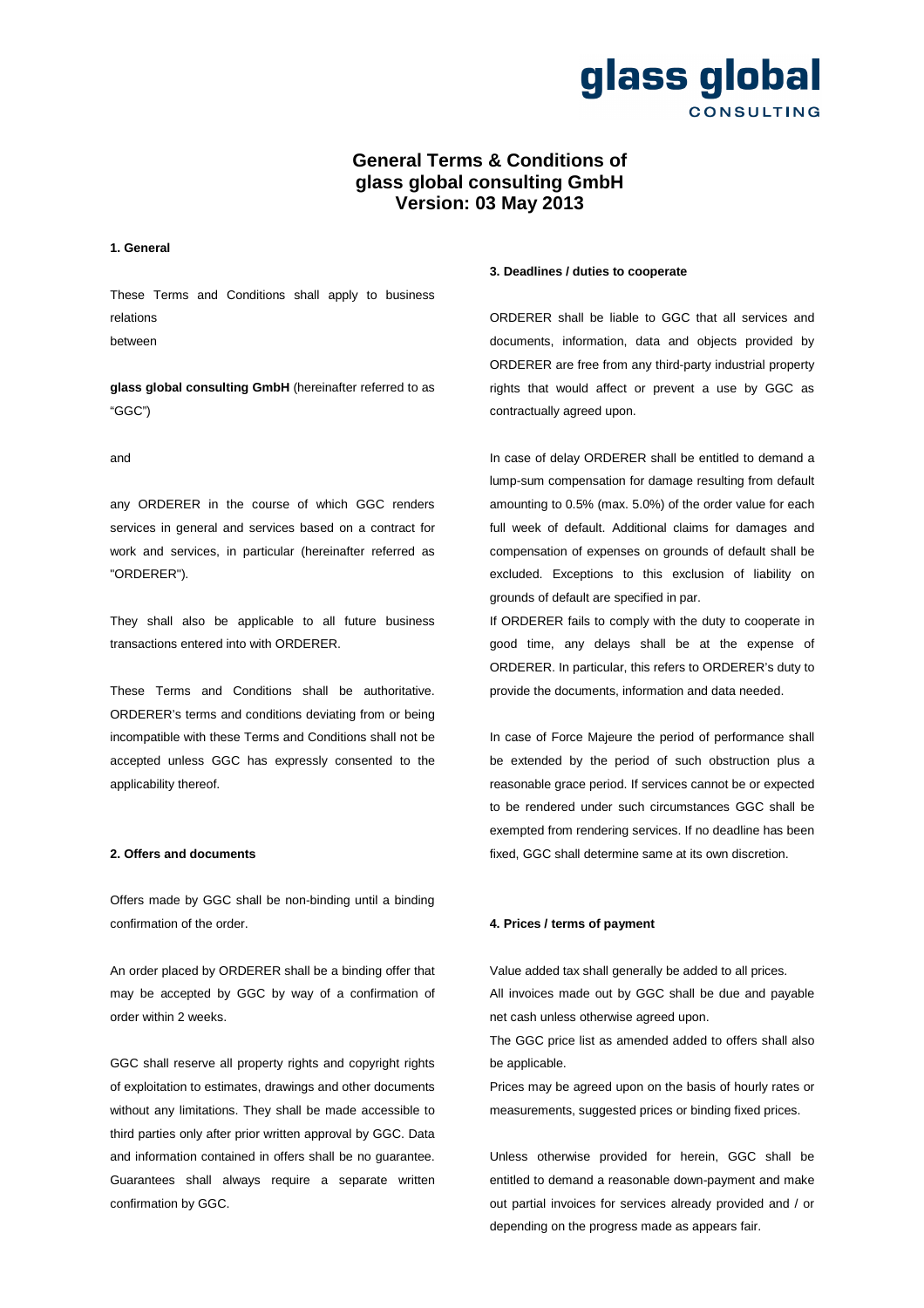## General Terms & Conditions of glass global consulting GmbH **Page 2** Page 2

GGC may demand a reasonable adjustment of the prices and fees agreed upon and an increase, in particular, if the scope of the respective order has been changed or increased, in particular, by mutual agreement during the execution thereof.

GGC is entitled to suspend the provision of services until an agreement on a corresponding adjustment of prices and fees has been reached, provided that GGC has notified ORDERER thereof in advance. Delays resulting therefrom shall not be at the expense of GGC. A unilateral modification of an order by ORDERER shall be excluded.

ORDERER shall be entitled to a set-off, if ORDERER's counterclaims are undisputed, if they have been recognized by declaratory judgment or by GGC. A right of retention shall only be exercised by ORDERER, if ORDERER's counterclaim has arisen from the same agency.

#### **5. Rights of use**

GGC shall grant ORDERER the single, non-exclusive right to use the works and results provided by GGC to the extent specified in the respective order for an indefinite period of time, provided that payment has been effected in full. GGC shall not be under an obligation to provide the source code of software programmed by GGC.

If there are inventions or proposals for improvement by GGC employees, GGC at ORDERER's request in writing shall use such invention subject to or without limitation and concurrently transfer the rights resulting therefrom to ORDERER by exempting GGC from any financial obligations to its employees resulting from such invention. The Law on Employee Inventions shall apply mutatis mutandis.

### **6. Secrecy**

The parties hereto undertake to keep all information concerning operational or business matters of the other party strictly confidential. Such information shall be used only as provided for by the respective order. Information shall be disclosed to third parties only as earmarked for a specific purpose.

#### **7. Contracts for work and services**

The following special provisions shall also be applicable, if contracts for work and services are concluded between ORDERER and GGC.

An order is generally executed in the office of GGC. Based on a corresponding agreement an order may fully or partly be executed on the premises of ORDERER, if certain documents cannot be issued, if a continuous communication is required and /or in case of an installation on site.

Even if an order is executed on the premises of ORDERER directions by GGC shall be observed by ORDERER, ORDERER's employees and vicarious agents. In particular, this shall be applicable to instructions and monitoring. ORDERER's right to give internal instructions associated with an order shall remain unaffected.

ORDERER shall confirm the progress made by signing the respective progress reports. As for the rest, the following provisions for an acceptance of services shall apply :

Following a completed functional test but within 2 weeks after handing over the results at the latest ORDERER shall forthwith declare acceptance. If the result meets the criteria contractually agreed upon, the functional test is deemed to have been successful.

If defects become known to ORDERER during a functional test, ORDERER shall be under an obligation to notify GGC thereof without delay. By excluding additional claims for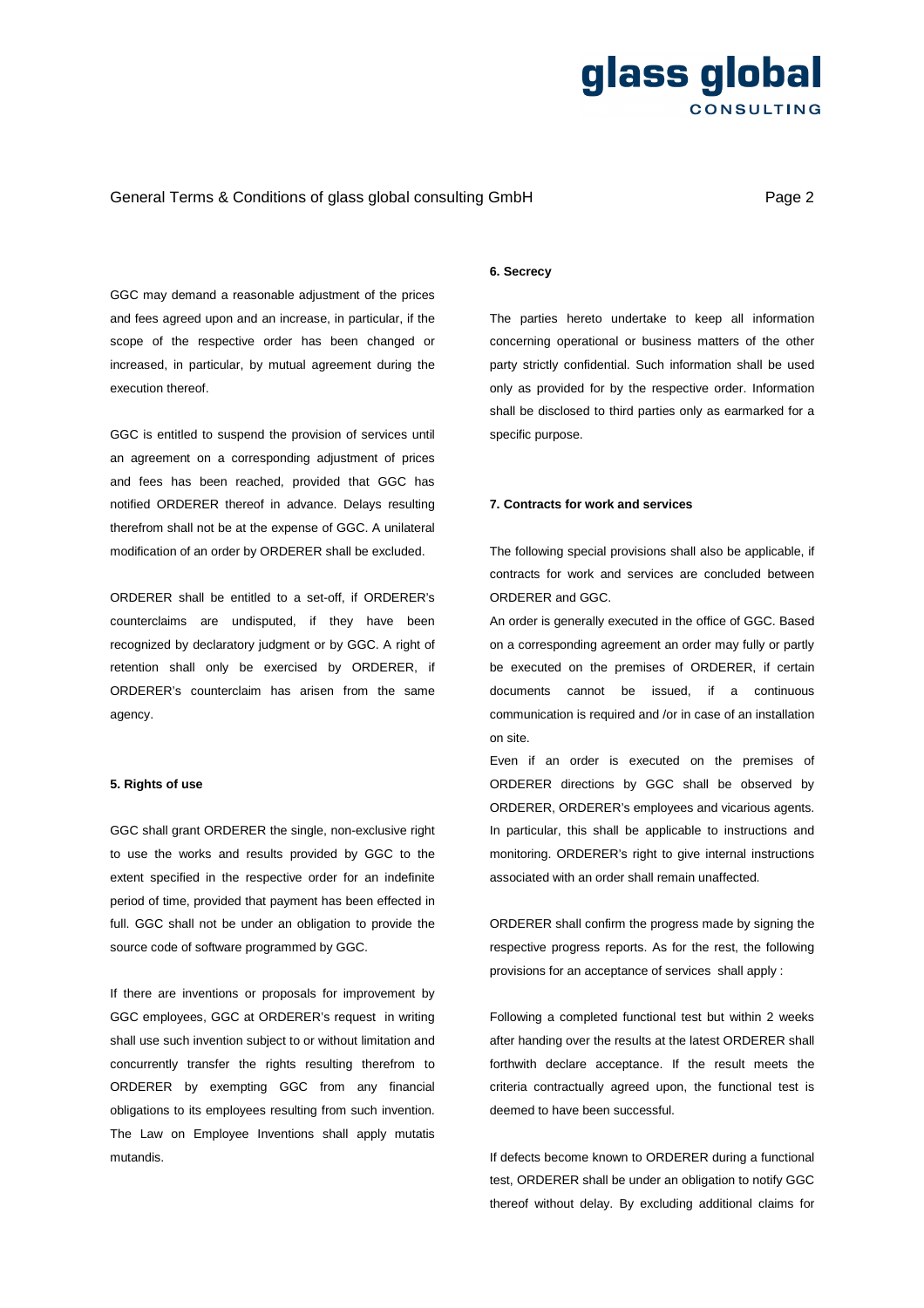## General Terms & Conditions of glass global consulting GmbH **Page 3** Page 3

major defects ORDERER shall grant GGC a reasonable period of time in order to remedy same.

If ORDERER does not declare acceptance without delay although being called upon to do so, GGC may specify a period of 2 weeks in order to fulfil such obligation. Services are deemed to have been accepted after expiration of such period, provided that GGC has referred thereto when specifying said period, unless ORDERER has given reasons for refusal to accept prior to the expiration of such period. If ORDERER begins to use the results for production, services are generally deemed to have been accepted.

In case of possible shortcomings of the results GGC, at its own discretion, shall give warranty by subsequent improvement or new performance. ORDERER may be entitled to a reduction, rescission or a claim for damages to the extent of the limitation of liability pursuant to par. 8, if such subsequent improvement or new performance has failed despite two attempts made. In case of minor defects ORDERER shall not exercise a right of rescission.

The warranty period for defects not attributable to intent or gross negligence shall be 12 months from the respective statutory commencement of the limitation period.

GGC shall be entitled to assert claims for defects and loss to the full extent to its suppliers. In particular, GGC shall be entitled to call upon its suppliers to remedy a defect or supply a new subject of agreement. GGC shall reserve the right to claim damages in full in lieu of performance depending on the extent of the defect as provided for by law. The risk of damage in transport shall be borne by supplier.

The period of limitation concerning claims based on defects asserted by ORDERER to GGC shall be 2 years, beginning upon passing of the risk.

#### **8. Contract for services**

The provision relating to liability referred to in par. 5 shall apply mutatis mutandis to services provided by GGC.

#### **9. Sales contracts**

The following special provisions shall also apply to sales contracts concluded between ORDERER and GGC.

#### **a. Sale by GGC**

(1) Prerequisite for the beginning of the delivery period specified by GGC shall be the timely and proper fulfilment of all obligations by ORDERER. The plea of nonperformance of the agreement remains reserved.

(2) If ORDERER is in default of acceptance or if ORDERER culpably acts in breach of the duty to cooperate, GGC shall be entitled to demand compensation (including additional expenses) for any damage caused in this respect. The right to assert additional claims remains reserved. If the conditions referred to hereinbefore exist, the risk of accidental loss or deterioration of the object of sale shall pass on to ORDERER when being in default of acceptance or in case of mora debitoris.

(3) In case of a delay in delivery not culpably or negligently caused by GGC GGC shall be liable for each completed week of delay on the basis of a lump-sum compensation for default amounting to 3% of the value of the goods (max. up to 15% of the value of the goods).

(4) Additional statutory claims and rights of ORDERER on grounds of a delay in delivery shall remain unaffected.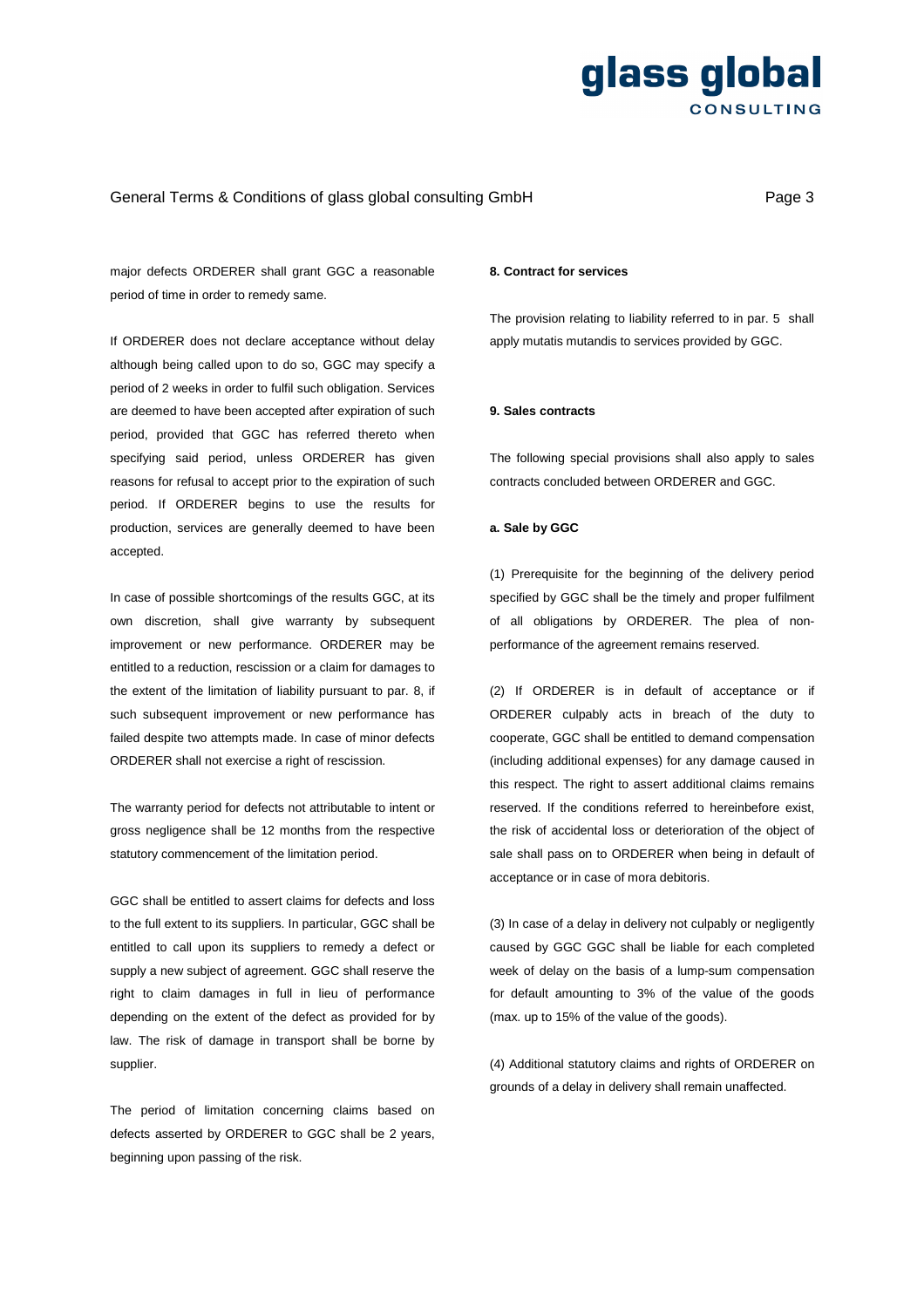## General Terms & Conditions of glass global consulting GmbH **Page 4** Page 4

### **Transfer of the risk upon shipment**

If at ORDERER's request goods are sent to ORDERER, the risk of accidental loss or deterioration of the goods shall pass on to ORDERER upon shipping the goods to ORDERER irrespective of the question if the goods are sent from the place of fulfilment or who pays the freightage.

### **Reservation of title**

(1) GGC shall reserve title to the object of delivery until all payments contractually agreed upon have been effected in full. This also applies to future deliveries even if GGC does not expressly refer to that. GGC shall be entitled to take the object of sale back if ORDERER has acted in breach of contract.

(2) ORDERER shall be under an obligation to handle the object of sale with care as long as the title thereto has not passed. In case of objects of high value, in particular, ORDERER shall provide adequate coverage for any damage attributable to theft, fire and water at ORDERER's expense. In case of maintenance or inspections, ORDERER shall cause these works to be done at ORDERER's expense in good time. As long as title has not passed, ORDERER shall notify GGC in writing without delay, if the object of sale has been pledged or subject to third party action. If such third party is unable to refund judicial or extra-judicial expenses in connection with an action pursuant to 771, German Code of Civil Procedure, to GGC, ORDERER shall be liable to GGC for such loss.

(3) ORDERER shall resell an object subject to reservation of title in the ordinary course of business. ORDERER's claims from a resale of an object subject to reservation of title shall be assigned to GGC to the extent of the final amount invoiced (including value-added tax) agreed with GGC. Such assignment shall apply irrespective of the question if the object of sale has been processed or not prior to such sale. ORDERER shall be entitled to collect the claim even after such assignment. GGC, however, shall not collect a claim, as long as ORDERER meets all payment obligations from ORDERER's funds, if ORDERER has not defaulted payment, if no insolvency proceedings have been instituted against ORDERER or if payments have been stopped.

(4) ORDERER shall process or convert an object of sale on behalf of GGC. In such case ORDERER's inchoate title to the converted object shall continue to exist. If an object of sale is processed along with other objects not belonging to GGC, GGC shall acquire co-ownership in the new object in proportion of the objective value of our object of sale to the other processed object at the time of processing. This also applies to a mixing. If objects are mixed in a way that ORDERER's object is the main object it is understood that ORDERER shall transfer proportional ownership to GGC and keep the new sole ownership or co-ownership on behalf of GGC. In order to secure claims asserted by GGC against ORDERER this party shall also assign those claims against third parties to GGC incurred by ORDERER by combining an object subject to reservation of title with a landed property.

(5) GGC undertakes to release securities due to GGC at ORDERER's request, if the value thereof exceeds the claims to be secured by more than 20%.

## **Warranty and notice of defects and recourse / manufacturer recourse**

(1) Prerequisite for ORDERER's warranty rights shall be that ORDERER has duly fulfilled the duty to examine and complain in terms of Section 377, German Commercial Code.

(2) Warranty claims shall become statute-barred within 12 months following a delivery by GGC to ORDERER. Above provisions shall be inapplicable, if there are extended statutory periods. A return of goods shall be subject to our approval.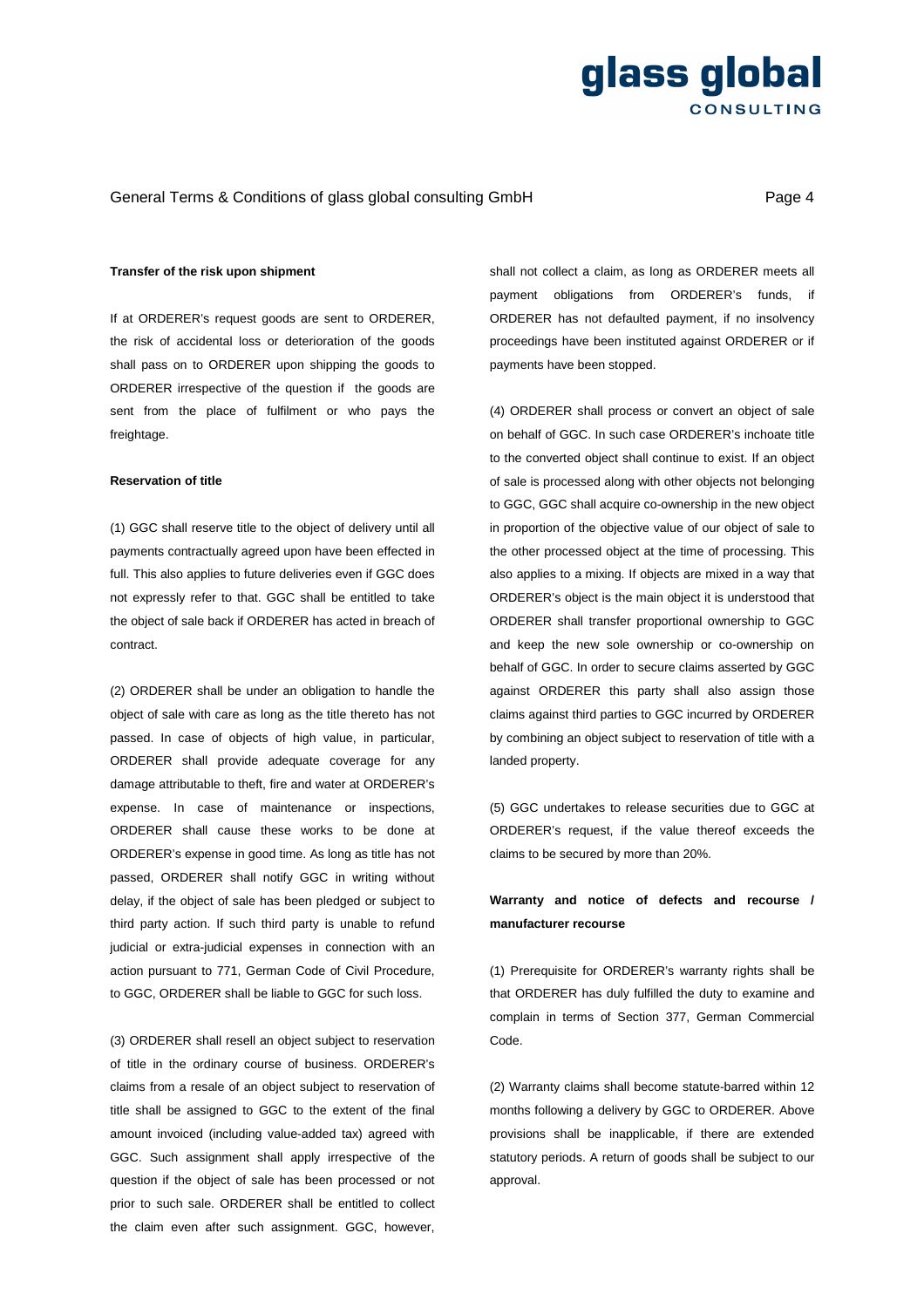## General Terms & Conditions of glass global consulting GmbH **Page 5** Page 5

(3) If despite all care exercised the goods supplied are defective which such defect already existing upon passing of the risk, GGC shall at its discretion remedy the defect or replace such goods provided that a corresponding notice of defects has been given in time. GGC shall always be given the chance of remedying a defect within a reasonable period of time. Claims for recourse shall not be affected by the above provision.

(4) If a defect cannot be remedied, ORDERER may rescind the contract or reduce payments irrespective of any claims for damages.

(5) Warranty claims shall not apply to minor deviations from the quality agreed, an insignificant impairment to the usefulness, normal wear and tear as well as defects attributable to improper or negligent use, excessive use, improper equipment, poor construction work, unsuitable building site or special external influences not specified in a contract. In case of improper maintenance or modifications by ORDERER or third parties there will be no claims based on defect arising therefrom or the consequences involved.

(6) ORDERER's claims for expenses (transport cost, infrastructure cost, working cost and materials cost, in particular) at the time of a subsequent improvement shall be excluded, if such expenses rise as the goods supplied by GGC has subsequently been transported to a place different from ORDERER's branch unless such transport is in accordance with the contractual use.

(7) Claims for recourse may be asserted against GGC only insofar as ORDERER has not made any arrangements with ORDERER's customer exceeding mandatory claims based on defect. As regards the extent of ORDERER's claim for recourse against a supplier par. 6 shall apply mutatis mutandis.

### **b. Purchase by GGC**

Orders shall only be accepted on the basis of these Terms and Conditions. Any acceptance on the basis of modified or additional terms shall be regarded as a rejection of an order placed by GGC as well as supplier's binding offer for conclusion of a contract on the terms specified. A contract is deemed to have been brought about, if GGC expressly accepts such offer by supplier in writing.

Delivery dates agreed constitute fixed dates. If such period is exceeded, GGC may rescind a contract without a grace period and assert claims for damages. Supplier's claim arising from non-performance shall be excluded. Agreement on a contractual penalty does not preclude any assertion of additional damage.

A supplier shall not be liable for delays in delivery attributable to circumstances beyond supplier's control. Supplier, however, undertakes to notify GGC without delay if there is reason to believe that the period of delivery is likely to be exceeded.

Supplier warrants that the goods being the subject of the order are in conformance with the specifications, drawings or specimens. Supplier also warrants that the goods can be used as contractually agreed upon, that the material used is of top quality and that there are no defects.

GGC shall be entitled to return all products not meeting the above standards , to repair them or cause them to be repaired at the expense of supplier. Goods not accepted shall be returned at the expense and risk of supplier. This provision shall also apply, if a complaint cannot be lodged in time under any circumstances.

Supplier shall guarantee that the goods to be supplied do not infringe any domestic or foreign patents or other protective rights or immaterial property rights. Supplier undertakes to indemnify ORDERER against all third party claims on grounds of an alleged or actual infringement of such rights.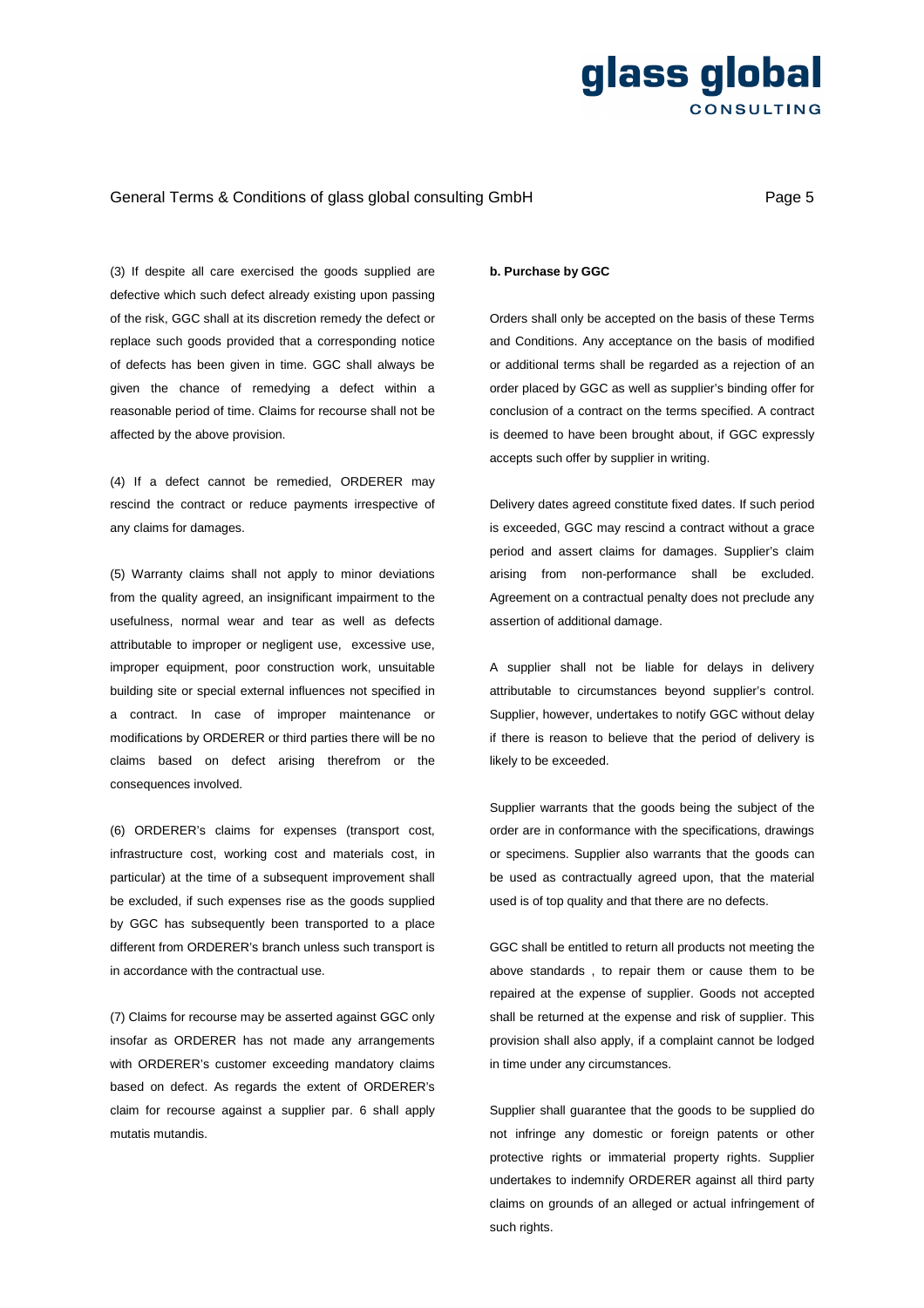## General Terms & Conditions of glass global consulting GmbH **Page 6** Page 6

All information, drawings, etc., given to supplier for the purpose of producing the delivery item as well as the drawings, etc. made by supplier on the basis of special information by ORDERER shall only be used, copied or made accessible to third parties in connection with the production of the goods ordered by GGC. At the request of GGC these drawings, etc. including all copies shall be returned. Supplier shall treat an order and the work resulting therefrom as business secret and act correspondingly. Supplier shall be liable for any damage incurred by GGC in breach of one of these obligations. Supplier undertakes not to deliver goods produced on the basis of a GGC design without the approval of GGC.

GGC shall be entitled to change plans, specifications and quantities of the goods, materials and work being subject of the order. In case of an increase or a reduction of the prices agreed upon there will be a reasonable adjustment of prices.

GGC shall be entitled to cancel in part or in full the work to be performed on the basis of supplier's order without giving any reasons. Such cancellation shall be in writing, giving details of the extent thereof. Supplier shall deliver all finished and unfinished goods, components, completed work and other materials to GGC.

In case of a cancellation GGC undertakes to refund the order price for all products and services provided on the basis of an order. Furthermore, cost incurred actually or for the completed part of the works (except for profits) on the basis of generally accepted accounting methods shall be refunded without exceeding the aggregate amount of the cancelled order for goods and works.

If a supplier becomes insolvent or if composite proceedings or insolvency proceedings have been instituted against supplier's assets, GGC shall be entitled to terminate the contract without having to compensate supplier.

Limitations of liability provided for by supplier in connection with GGC shall not be applicable unless GGC has expressly accepted such limitations of liability in writing.

Any risk of loss or deterioration of the goods shall be borne by supplier until acceptance by GGC.

If GGC is required to take back goods sold on grounds of supplier's insufficient services or if GGC is compelled to accept a reduced price, a recourse to supplier shall not be subject to any time-limit. However, GGC shall notify supplier without delay as soon as claims have been asserted against GGC. GGC will give supplier the opportunity to state in writing within one week that the claims for reverse transaction or reduction by purchaser of GGC should be denied. GGC shall be entitled to such denial, if supplier has provided security for all possible consequential costs arising from a refusal of performance including prosecution and defence incurred by GGC and the purchaser of GGC. When selling a newly produced item GGC may claim compensation for expenses from supplier to be borne by GGC in proportion to purchaser if the defect claimed by purchaser of GGC has already existed when the risk passed on to GGC. Claims for material defects by GGC shall become statute-barred after 24 months from acceptance of the goods at the earliest. The statute of limitation of claims for recourse by GGC against its supplier on grounds of claims asserted by purchaser of GGC will materialize within two months after the time when GGC has satisfied its purchaser's claims at the earliest and five years at the time when supplier handed the goods over to GGC at the latest.

Supplier warrants that all hazardous substances will be packed, labelled and shipped as provided for by the respective environmental regulations. Furthermore, supplier warrants that accompanying documents include all details relating to the respective transport regulations. If GGC suffers a loss due to the violation of current of future legal or administrative environmental regulations, supplier shall compensate GGC for such losses and/or indemnify GGC against all third party claims that have not yet been satisfied.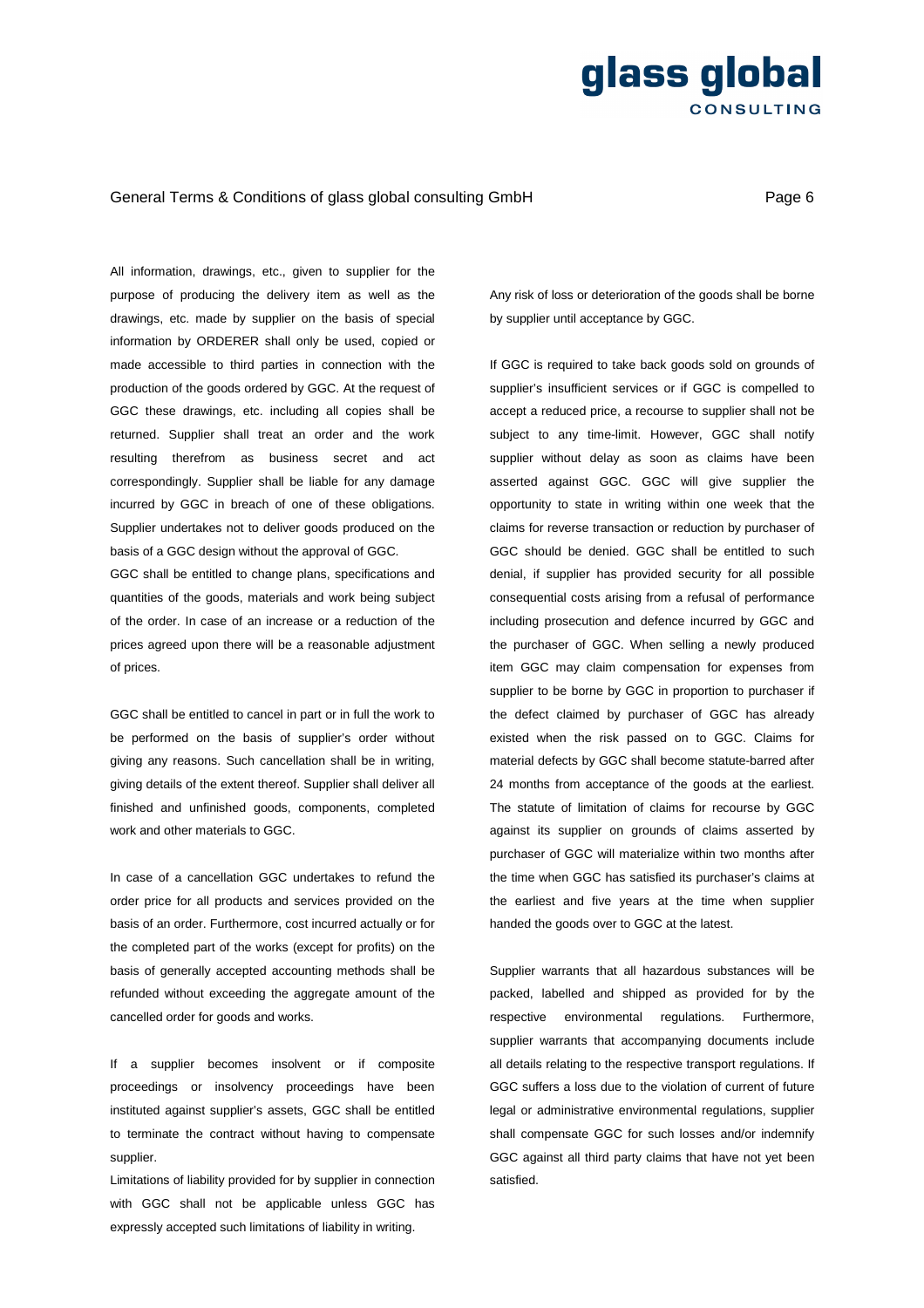## General Terms & Conditions of glass global consulting GmbH **Page 7** Page 7

Invoices shall be mailed directly after delivery and/or performance. Invoices shall not be attached to the goods. Invoices shall include the customary description of an item as well as the VAT identification number.

Unless otherwise provided herein, payment shall be effected within 10 days after receipt of the goods and the invoice less 3% discount and/or within 30 days after receipt of the goods net cash. The above term of payment shall commence on the day following the day when both the goods and the invoice are received. The time of payment shall not influence a supplier's warranty.

Unless otherwise provided for herein, all prices are carriage paid to the GGC station which means that all transport cost, such as package, freight and warehousing shall be borne by supplier. Reservations concerning changes in prices shall only be applicable if confirmed in writing by GGC.

### **10. Liability / damages**

Irrespective of any cause in law GGC shall pay damages subject to the following provisions.

In case of intent or gross negligence GGC shall be liable for any damage resulting from a breach of the duty to take due care with such liability being subject to the respective statutory provisions.

GGC shall not be liable for ordinary negligence.

In case of a violation of a material contractual obligation GGC shall only be liable for the typical foreseeable damage upon conclusion of contract.

Liability shall be limited to  $\epsilon$  250,000.00 for each violation in case of damage to property; this also applies to any consequential financial damage. In case of a damage attributable to the same violations liability shall be limited to a total of € 500,000.00 (including consequential financial damage), even if such violations occurred in different years.

As for the rest, liability for damages shall be excluded regardless of the legal nature of the claim asserted, unless a violation of material contractual obligations or whatever damage to life, personal injury and injury to health is concerned. Insofar GGC shall not be liable for foreseeable damage, consequential harm caused by damage or any other indirect damage and damage on grounds of loss of profit.

ORDERER's claims for damages shall become statutebarred after 12 months.

Limitations shall not apply to liability arising from written warranties and other mandatory regulations as provided for by law.

If IT systems made available by GGC to ORDERER are used or leased to ORDERER using them, ORDERER shall be liable for any direct or indirect damage caused by improper use of these systems, destruction, loss or any other damage to the IT systems used in the course of an order.

If hardware is sold to GGC or leased to ORDERER using it, ORDERER shall be liable for any direct or indirect damage attributable to improper handling of the hardware as well as destruction, loss or any other damage to the hardware used in the course of an order.

GGC shall not be liable for any third party services even if rendered by subcontractors. This limitation of liability shall also apply to breaches of duties resulting from ordinary negligence by vicarious agents, employees and representatives of GGC.

GGC shall not be liable for any damage in connection with the installation of hardware unless they are part of an order. The limitations of liability referred to hereinbefore shall apply.